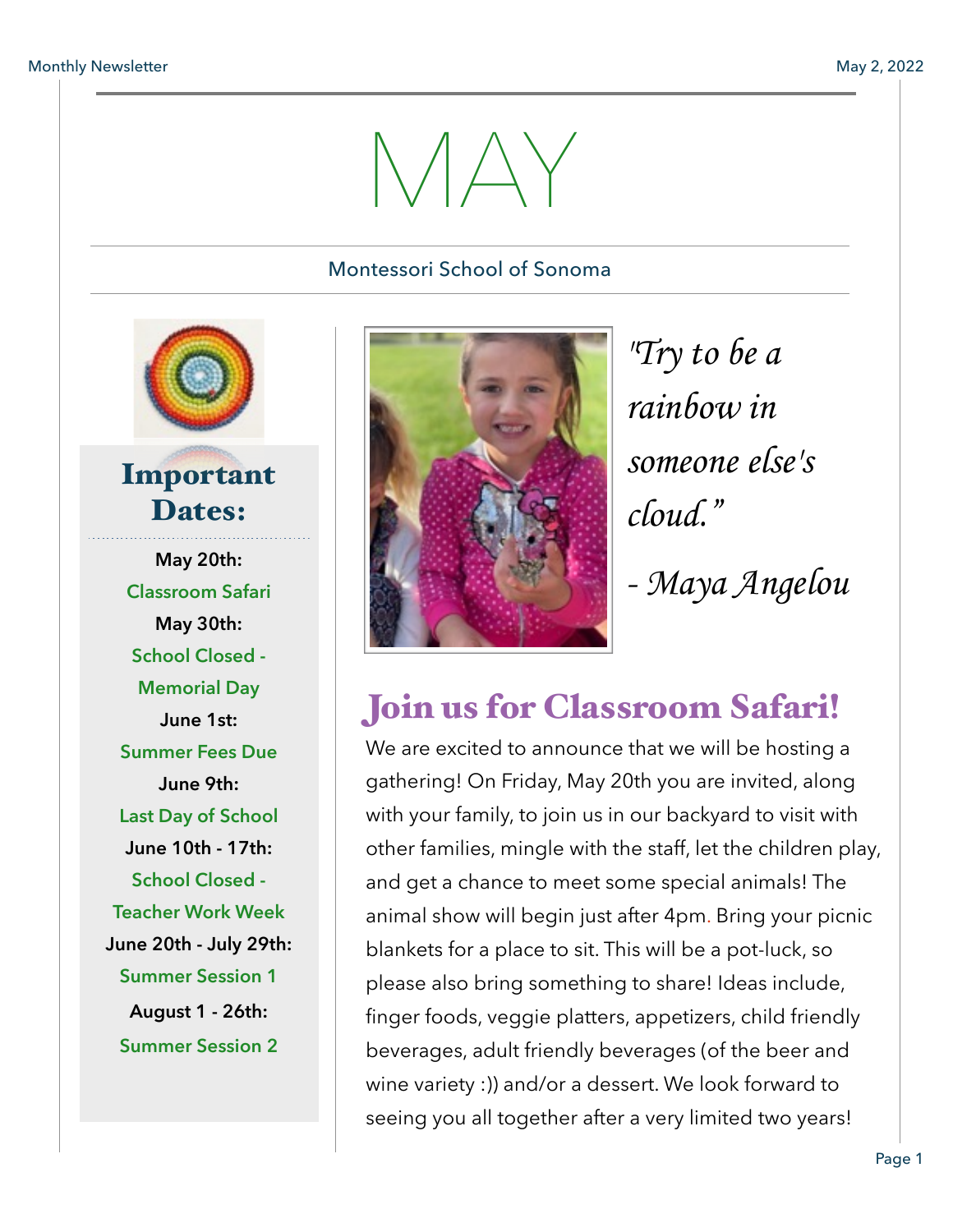# School Wide Reminders:

#### **Sunscreen:**

*Please apply sunscreen to your child(ren) before coming to school. We can re-apply in the afternoons.* 

#### **Sandals:**

*Sandals with straps are okay, but please no flipflops. It is too hard for the children to climb and play with flip-flops at school.* 





## Infant Corner:

Happy May! We want to wish all of you Mothers and Grandmothers a Happy Mothers Day! Our class will be sending home a sweet gift to show their love and appreciation for all that you do.

Last month we released our butterflies out into the garden and we have been looking for them when we go outside every day! The class has been examining the ant trails and finding many ladybugs on our flowers. If you have a chance, say "Hello" to the lamb out in the sheep field, he's been spreading lots of joy as he runs around! The weather has been changing so much that when we get even a little heat we have been trying

to enjoy water play out in the yard. The children love it!

Please join us on May 20th for our Classroom Safari potluck from 4-6. See more info on the first page of the newsletter!

*Katherine & Karina*

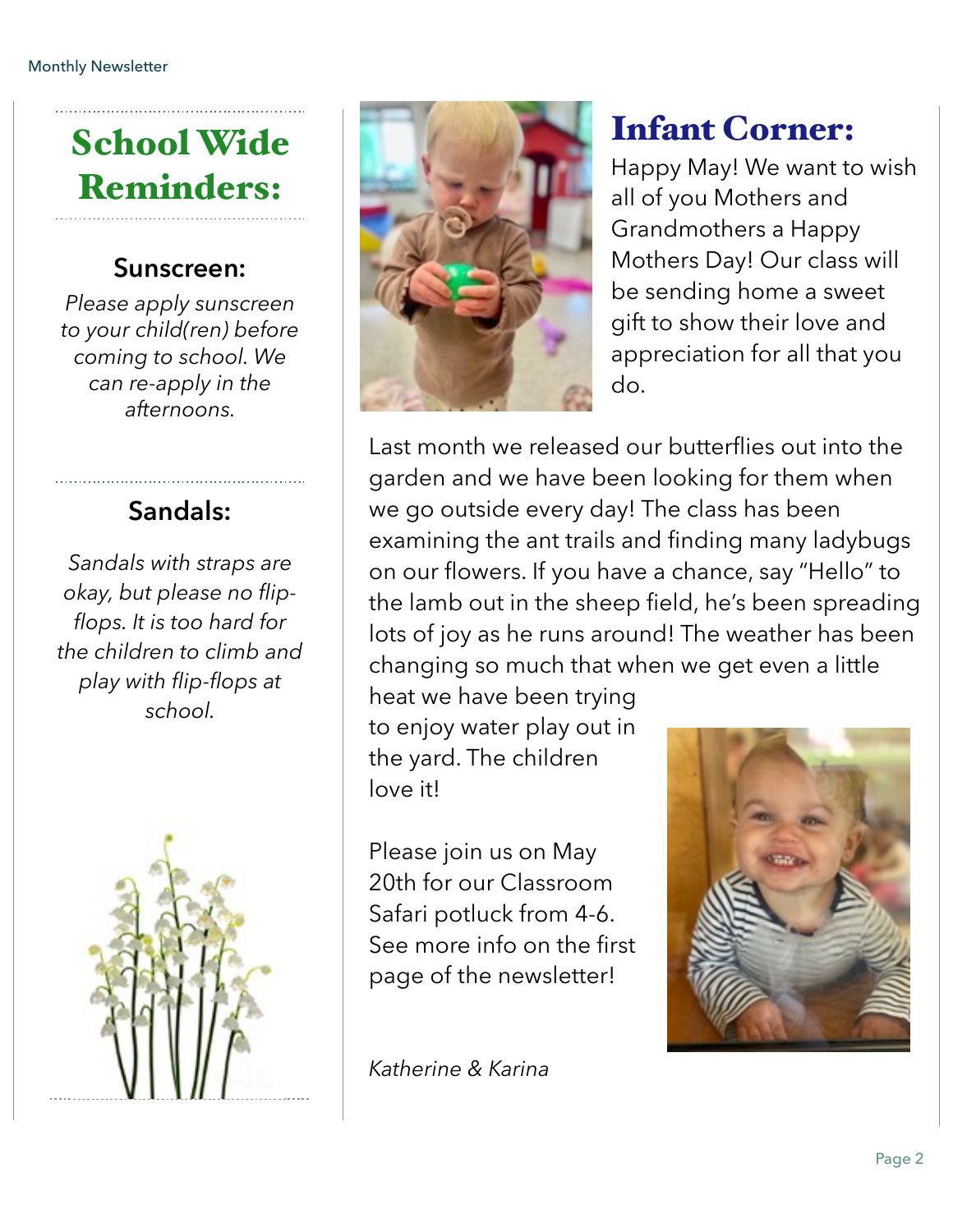#### **Toddler Corner:**



Spring has Sprung! We are enjoying the bright flowers in our yard and our strawberries are turning red! We are practicing patience while they turn. We also have filled our water table with corn kernels have a big construction project going on in there!

The children are keeping busy in our class with each passing day. It is a joy to observe them working in sustained amounts of time. With a month and a half left of school, the children have normalized and are happy choosing purposeful work. They are working to develop "self". Here are some of Maria Montessori's words regarding work at this age: "Indeed, as long as a child is teaching themselves and the material they are using contains its own control over error, the teacher can observe an assist".

Here is a song about Spring we have been singing in class!

#### Spring

Spring is here said the bumblebee How do you know, said the old oak tree I just saw a daffodil Dancin' with the fairies on the windy hill

Spring is here said the bright blue sky How do you know, said the butterfly I just saw a newborn lamb over by the brand new beaver dam

Spring is here said the tiny mouse How do you know said that lady in the house The doors are open and the kids are gone Playin' with the fairies all day long.



*- Christine & Cara*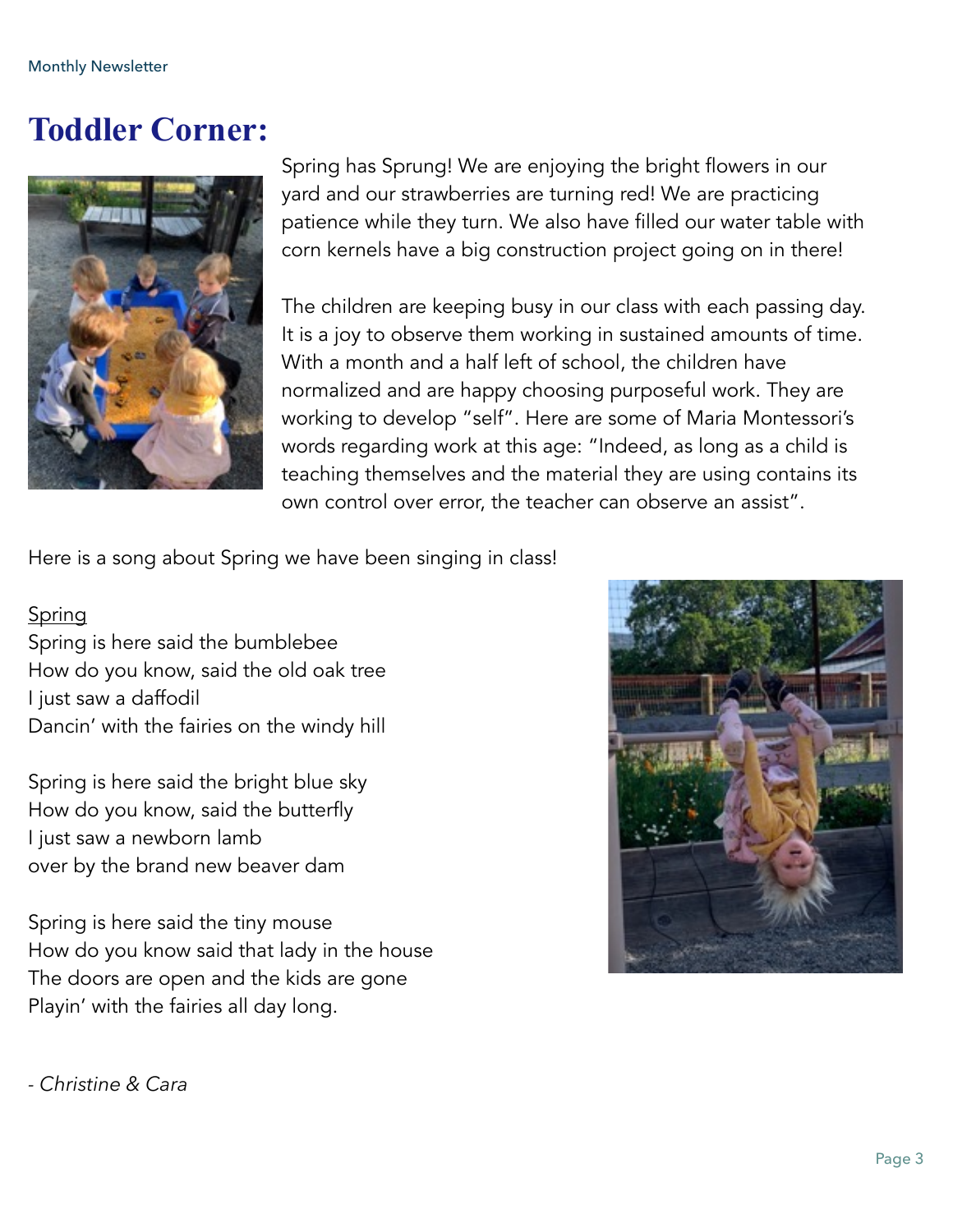### **Primary Corner:**



Dear Families, We have arrived at a very special time: May!

After 6 months of observing we released our our steelhead trout at Flat Rock Park in Santa Rosa. The stream is part of the watershed that eventually leads to the Russian River. Happy swimming to our 49 little fry that were set free to swim and begin their journey to the ocean!

This will be our last full month together before we celebrate graduation and moving on. This might mean moving to a new school or it might mean beginning their second or third year of Montessori Primary, thus not being the new kid on the block any longer. Either way, together we've learned a lot throughout this school year.

As the children came back from Spring Break they entered a brand new environment: For the first time ever, for most of them, they get to experience a truly authentic Montessori classroom with 24 students all together. The divider and some masks have been removed, and deeper personal connections can be formed for friendships.

The last of the 7 continents to explore will be Australia, to be correct, Oceania. The land and water of this geographic area provides endless exotic and natural beauty. A mental trip to this Southern Hemisphere is most appropriate for the completion of the year. Also, the garden will come alive with planting, weeding, watering and flower arranging, and tie in generously for language practice of reading and writing.

Our Kindergarten students deserve a loud applause. They have formed a tight group from the first day back in September and their level of maturity is commendable. We are very proud of their leadership, and we wish them the very best for their future!

Thank you for enrolling your children with us!

Sincerely, *Barbara and Rachel*

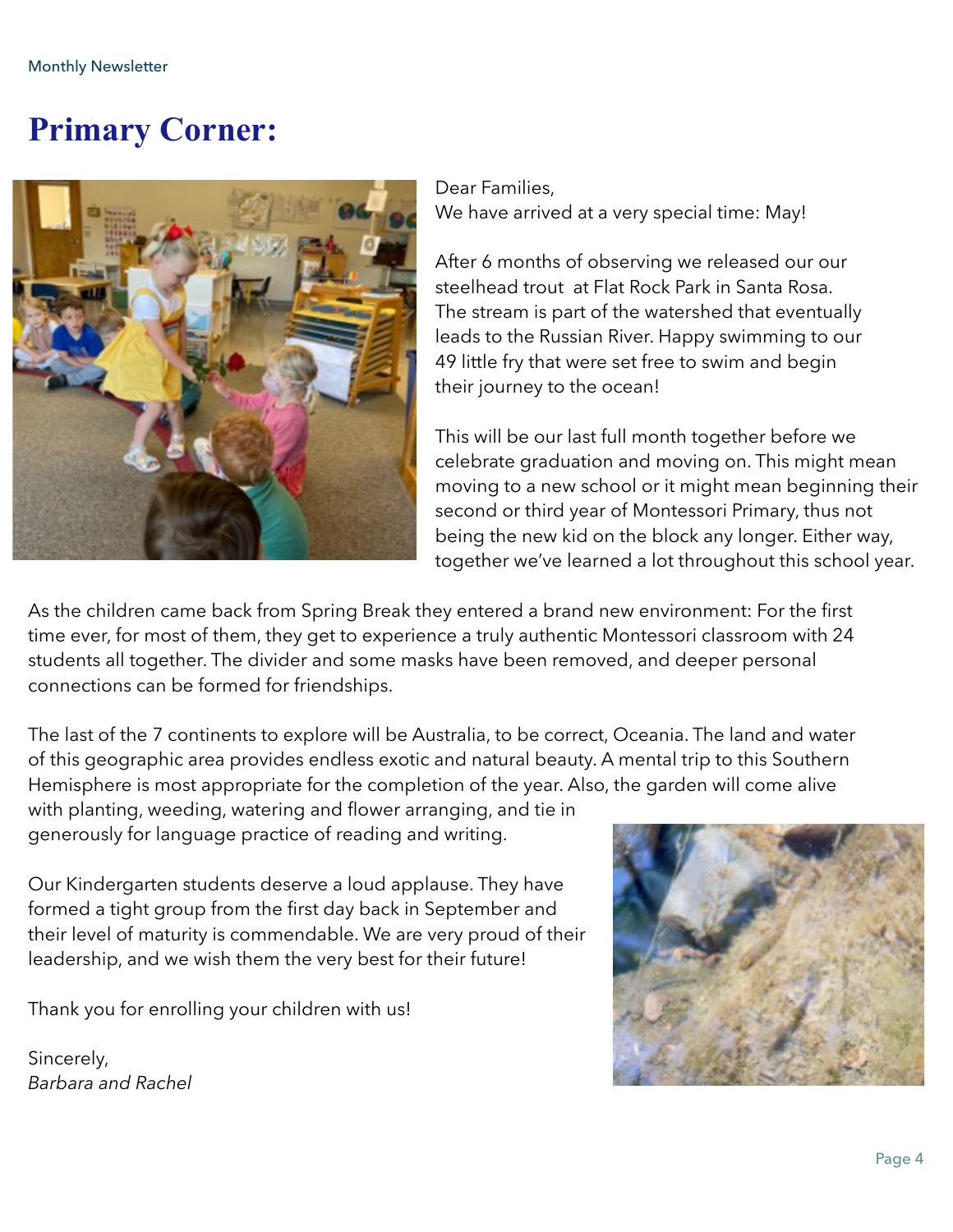#### **Childcare Enrichment Corner:**



Dear Childcare Enrichment Families,

We hope everyone enjoyed a restful break! Our students were excited to return to school to a welcome surprise - our classroom now has no barriers! We have rearranged the room to now accommodate a cohesive group of 24 children. April was a fun month of learning about

insects. Our butterflies came out of their chrysalises and were released in the yard. Some of them were hesitant to fly away, so we all got to take turns holding them!

This month of May comes with a new theme - outer space! We will learn about orbits, the names of all of the planets in our solar system, and the sun. As a class

we will make our solar system to hang up in our classroom, learn about how the moon orbits the earth and how craters are formed. Because there are so many great books about outer space and the planets we will not be selecting just one author of the month, but will choose books that go along with our theme.



We will continue with the letter of the week and our Friday cooking class to go along with it. During letter Q week we will make quesadillas, for letter R week we will make raisin cinnamon muffins. During letter S week we will make salsa and for letter T week we will make thumbprint cookies.

We look forward to another fun month of learning with your children,

*-Natasha and Danielle*